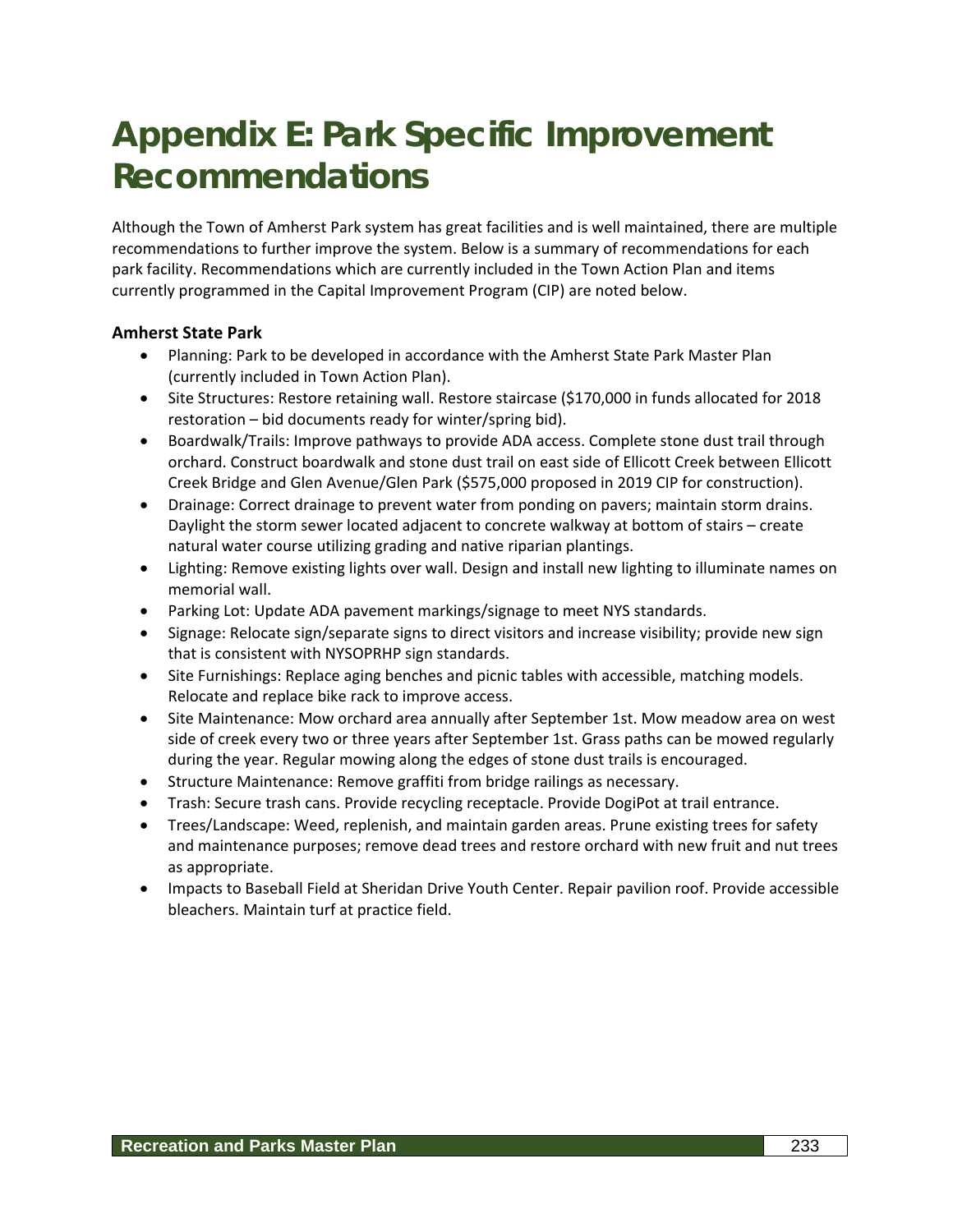## **Amherst Veterans Canal Park**

- Accessibility: Improve ADA access at northeast overlook. Improve ADA access to grills. Provide railing at boat ramp.
- Lighting: Repair/replace bollard lights.
- Parking Lot/Entrance Drive: Replace curb stops. Update ADA pavement markings/signage to meet NYS standards. Install crossing signage/pavement markings where bike path crosses entrance roadway to protect bikers.
- Signage: Install entrance sign visible from road; new sign should be consistent with new Townwide park sign design. Consider renaming park "Amherst Canal Park."
- Site Furnishings: Replace aging picnic tables and benches with accessible, matching models. Replace aging grills. Consider removing bollards if not serving a purpose. Install bike rack for bike path users to increase utilization of park. Replace flag pole.
- Site Maintenance: Weed asphalt paths.
- Site Structures: Paint pavilion. Paint railings at floating dock.
- Trash: Secure trash cans. Provide recycling bins.
- Trees/Landscape: Restore ground cover plantings under Birch Trees. Restore ornamental grass plantings in islands formed by bike path.

#### **Audubon Recreation Complex**

- Lighting: Install light standards on one or more of the existing softball diamonds (only one field has lights – currently included in Town Action Plan).
- Accessibility: Provide accessible route to soccer field.
- Baseball/Softball Fields: Replace/repair fence at batting cage. Improve turf. Improve accessibility at Softball Field 2. Improve infield at pitching cage. Construct warning tracks at softball fields.
- Courts: Install a basketball/multipurpose court.
- Parking Lot/Access Road: Update ADA pavement markings/signage to meet NYS standards. Repave access road. Provide ADA signage at rear parking area.
- Site Furnishings: Provide accessible picnic tables. Repaint bleachers and provide accessible bleachers. Replace aging benches with matching, accessible benches. Relocate bike rack to improve access and visibility.
- Site Structures: Replace roof on pavilion. Replace concrete floor at pavilion. Repair downspout at bathroom near softball fields. Repair water fountain.
- Trash: Secure trash & recycling bins.

#### **Amherst Center for Senior Services**

- Courts: Develop bocce courts to expand outdoor recreation opportunities (currently included in Town Action Plan).
- Garden: Develop community garden/seating & outdoor space in conjunction with library.
- Parking Lot: Repair/replace curbs.
- Site Furnishings: Replace bike rack with improved design; relocate to improve access & visibility. Provide accessible picnic tables. Repair/replace site furnishings at pavilion area behind building.
- Trails: Provide pedestrian connection to Walton Woods Park.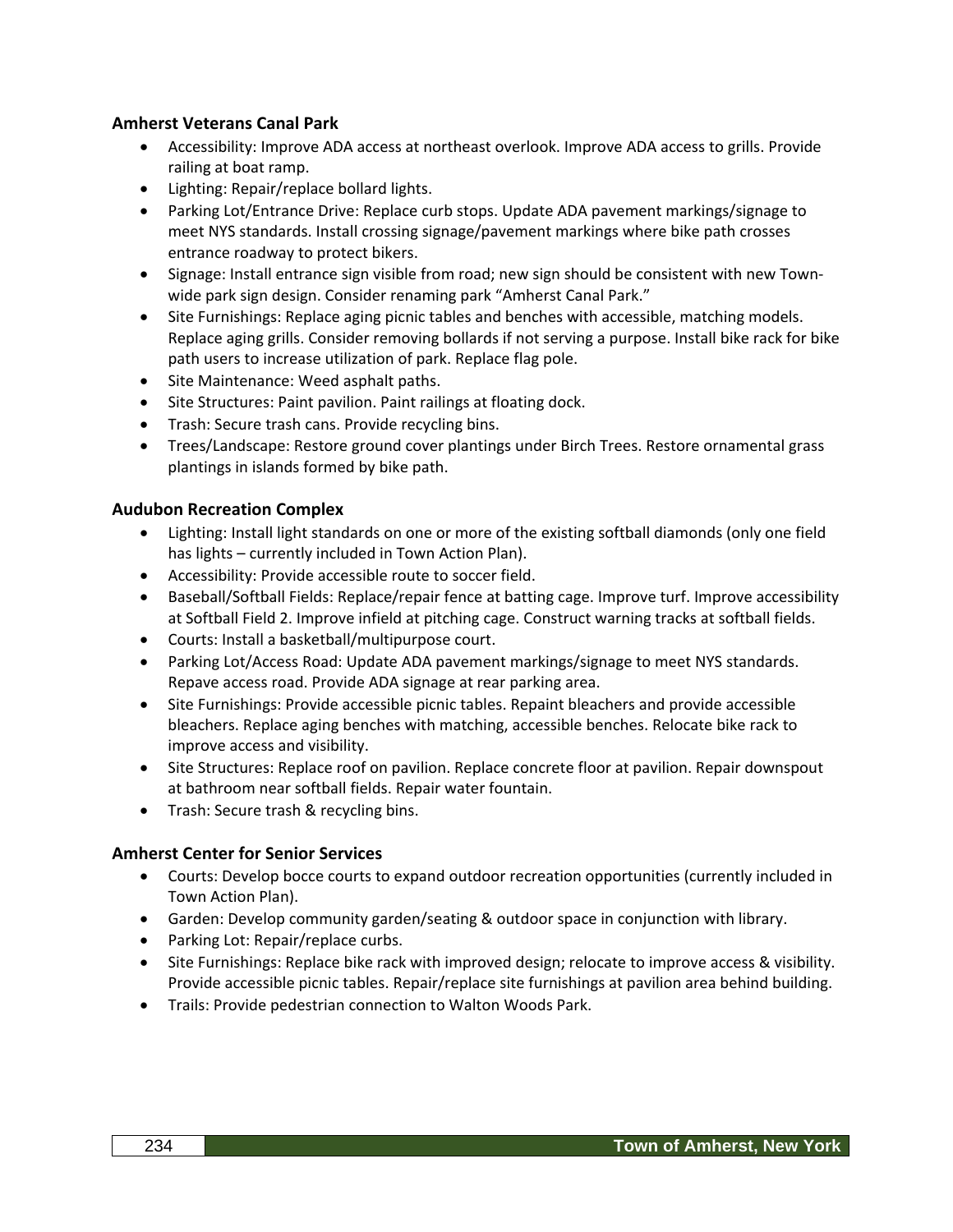## **Bassett Park**

- Planning: Implement all elements of the park-specific master plan (currently included in Town Action Plan).
- Accessibility: Implement Town approved plans for ADA accessible parking and paths to amphitheater audience area, paths around pond, and to the bathrooms. Improve overall accessibility along existing paths.
- Courts: Renovate existing bocce court and add second court per Town Action Plans.
- Parking Lot: Update ADA pavement markings/signage to meet NYS standards at playground parking lot.
- Playground: Provide accessible surfacing at playground.
- Pond: Reconfigure pond, planting with natives, coir logs, and limestone boulders for shoreline stabilization (implement approved plans).
- Site Furnishings: Provide bike rack. Replace aging benches and tables with accessible, matching benches. Secure trash bins. Provide recycling containers.
- Site Structures: Repair leaking water fountains. Repair wooden fencing where needed.
- Signage: Provide new main park sign and new Kiwanis Playground Park Sign design to be consistent with new Town-wide park identification design standards.
- Trails: Install trail markers. Replace existing path with stone dust or asphalt. Expand trail system throughout park. Construct accessible stone-dust trail through woodlands.

## **Briarhurst Park**

- Baseball/Softball Field: Provide ADA access to baseball practice field. Paint backstop fence. Repair backstop fence at softball field. Paint softball field fence. Remove the practice diamond backstop (currently included in Town Action Plan).
- Accessibility: Install detectable warning at curb ramp.
- Courts: Paint the basketball nets and backboards (currently included in Town Action Plan). Repaint backboard at basketball court.
- Soccer Field: Shift the soccer field to the north (currently included in Action Plan). Repair soccer standards netting (currently included in Town Action Plan).
- Lighting: Consider limited park lighting.
- Playground: Provide accessible surfacing at swing set. Provide accessible route and surfacing at playground.
- Restrooms: Maintain portable toilet.
- Signage: Provide new sign consistent with new Town-wide park identification design standards.
- Site Furnishings: Repaint bleachers. Provide accessible bleachers, picnic tables, and benches. Secure trash containers and provide recycling containers.
- Site Structures: Repair or replace existing pavilion. Repair/replace water fountain.
- Trees: Plant trees for shade in select locations.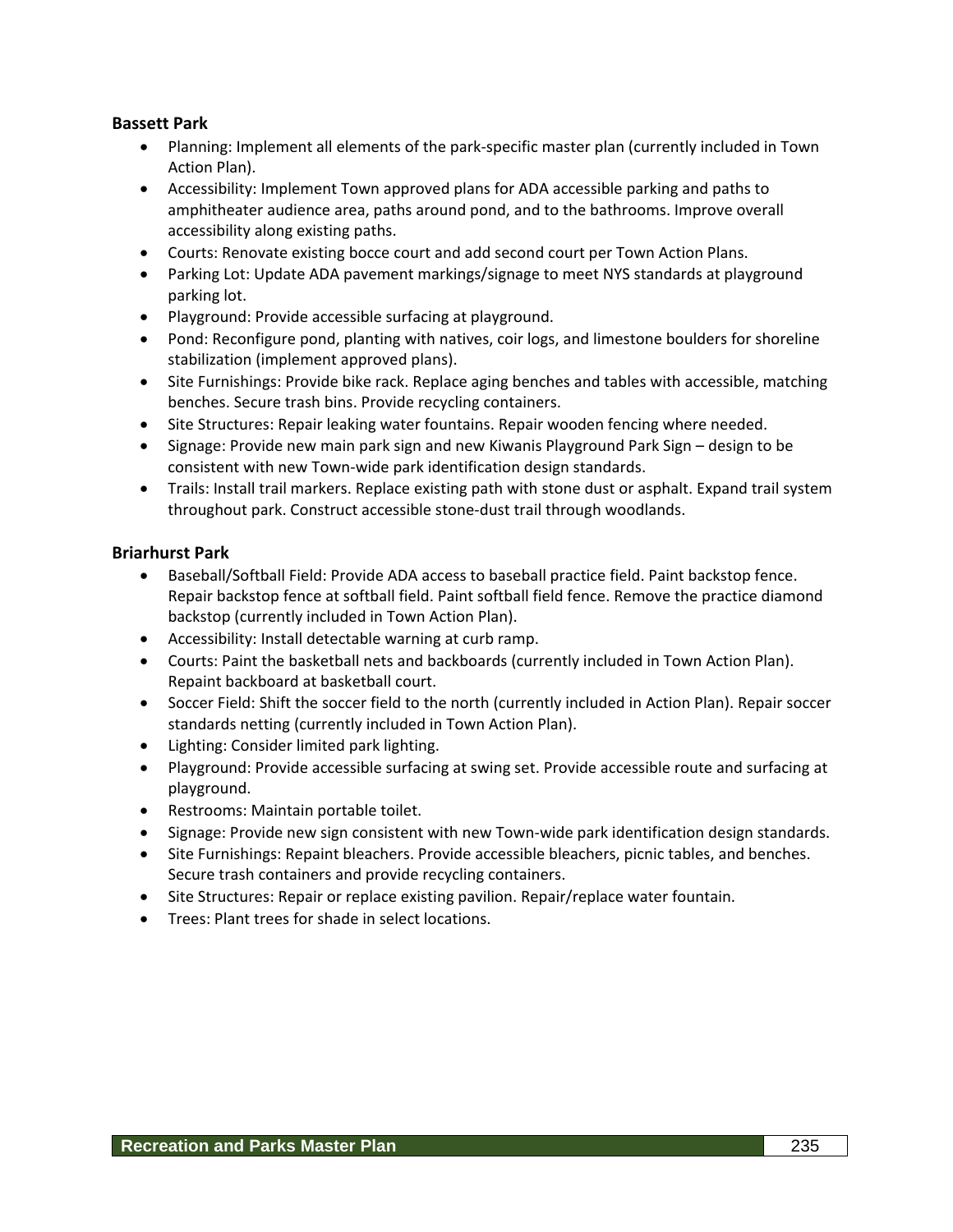## **Billy Wilson Park**

- Planning: Examine possibility of developing a nature center (currently included in Town Action Plan). Evaluate two-acre area near cell tower as a possible location for an off-leash dog run (currently included in Town Action Plan).
- Invasive Species: Develop Invasive Plant Species Management Plan for Park and Conservation Area.
- Accessibility: Provide ADA accessible walk at restrooms. Provide accessible paths to grills.
- Maintenance: Consider no-mow/wildflower areas in expanses of rolling lawn.
- Parking Lot: Update ADA pavement markings/signage to meet NYS standards.
- Signage: Provide new sign on stone/concrete base and flagpole per Town approved concept plan (\$15,000 estimated cost).
- Playground: Implement second phase of new playground (\$123,000 proposed in CIP for 2018- 2019).
- Fit Trail: Consider development of a fit trail.
- Trails: Renovate and widen existing path where needed to meet ADA standards. Expand path system to connect park to stub streets on north and west sides of park (\$390,000 proposed for trail improvements in the CIP for 2020).
- Site Furnishings: Provide accessible benches and picnic tables. Secure trash cans and provide recycling receptacles. Repair grills or replace. Provide DogiPot and Dogi drinking fountain.
- Site Structures: Repair roof on pavilion. Provide new ADA accessible water fountain near playground.
- Access Road: Reset permeable pavers to correct uneven walking surface.

#### **Campus Drive Recreation Area**

- Planning: Undertake park-specific master plan (currently included in Town Action Plan).
- Parking Lot: Delineate recreation area parking. Provide accessible parking, signage, and pavement markings.
- Paths: Repair entrance path. Repair curb ramp at sidewalk.
- Playground: Consider installation of inclusive playground.
- Signage: Install entrance sign consistent with new Town-wide Park identification design standards.
- Site Furnishings: Secure trash receptacles and provide recycling receptacles. Provide accessible benches and picnic tables.
- Site Structures: Paint fence where rusted. Install proper entrance gate. Consider development of picnic area or pavilion.
- Sport Field: Paint fence at backstop.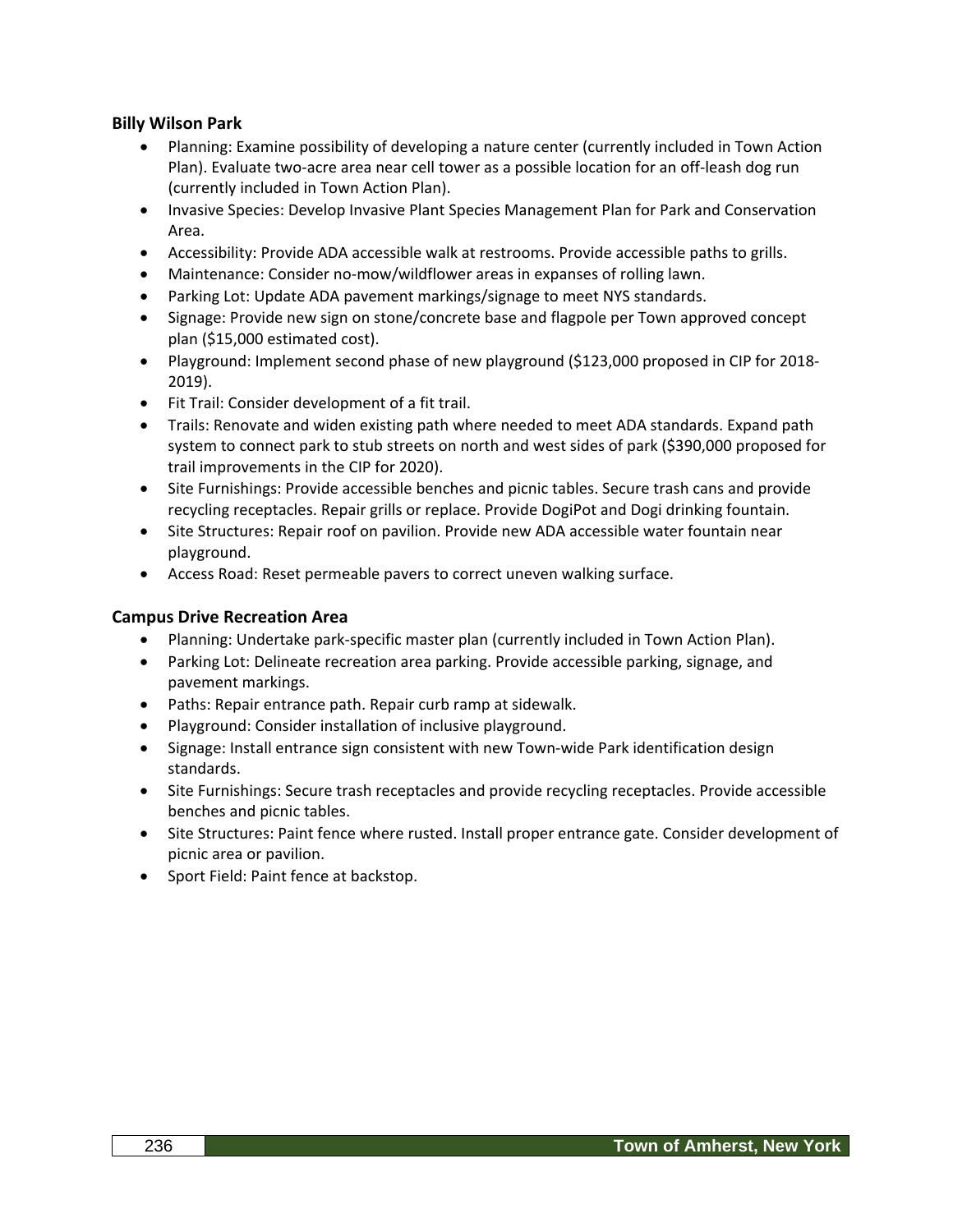## **Central Amherst Baseball Complex**

- Baseball Fields: Fence batting cage. Install scoreboard at Baseball 3. Install scoreboard and outfield fencing at Baseball 4. Construct roofs over dugouts. Install scoreboard and outfield fencing at Baseball 5. Construct roofs over dugouts.
- Parking Lot: Resurface parking area with asphalt paving (currently included Town Action Plan). Provide accessible parking, signage, and pavement markings.
- Landscape: Improve landscaping at memorial.
- Washrooms: Install ADA accessible washrooms (currently included in Town Action Plan).
- Site Furnishings: Provide accessible picnic tables and benches. Replace aging bleachers with accessible models. Paint benches. Replace bicycle racks.
- Site Structures: Repair/replace perimeter fence.

## **Cindy Drive Play Area**

- Planning/Community Engagement: Merge the two parcels into one parcel with Lyndon Lane Address. Hold neighborhood meeting regarding the future of the park, including potential uses and parkland amenities (currently included in Town Action Plan). Prepare concept plan based on community input.
- Signage: Provide park sign consistent with new Town-wide park identification design standards. Consider renaming park to Lyndon Lane Park, as majority of frontage is on this street.
- Parking: Install ADA curb cuts at on-street parking.
- Site Furnishings: Provide accessible benches.
- Trees/Landscape: Plant trees for shade throughout park. Consider arboretum and consider development of community garden.
- Playground: Consider constructing playground
- Site Furnishings: Consider installation of bike racks.
- Site Structures: Consider development of pavilion/picnic area.
- Planning: Merge the two parcels into one parcel with Lyndon Lane Address.

#### **Clearfield Community Center**

- Gymnasium: Install a retractable wall or netting in the large gymnasium to allow the court to be divided in two (Currently included in Town Action Plan).
- Parking Lot/Access Road: Replace curb stops. Update ADA pavement markings/signage to meet NYS standards. Resurface access road.
- Signage: Replace entry sign with sign consistent with new Town-wide park identification design standards.
- Site Furnishings: Replace existing bicycle racks. Secure trash receptacles and provide recycling containers.
- Site Structures: Paint decorative fence at building. Repair utility fence at rear of building.
- Sidewalks: Repair concrete sidewalk at entrance. Repair concrete sidewalk at maintenance entrance.
- Trees/Landscape: Improve landscaping at front of building. Plant additional trees to provide shade and variation.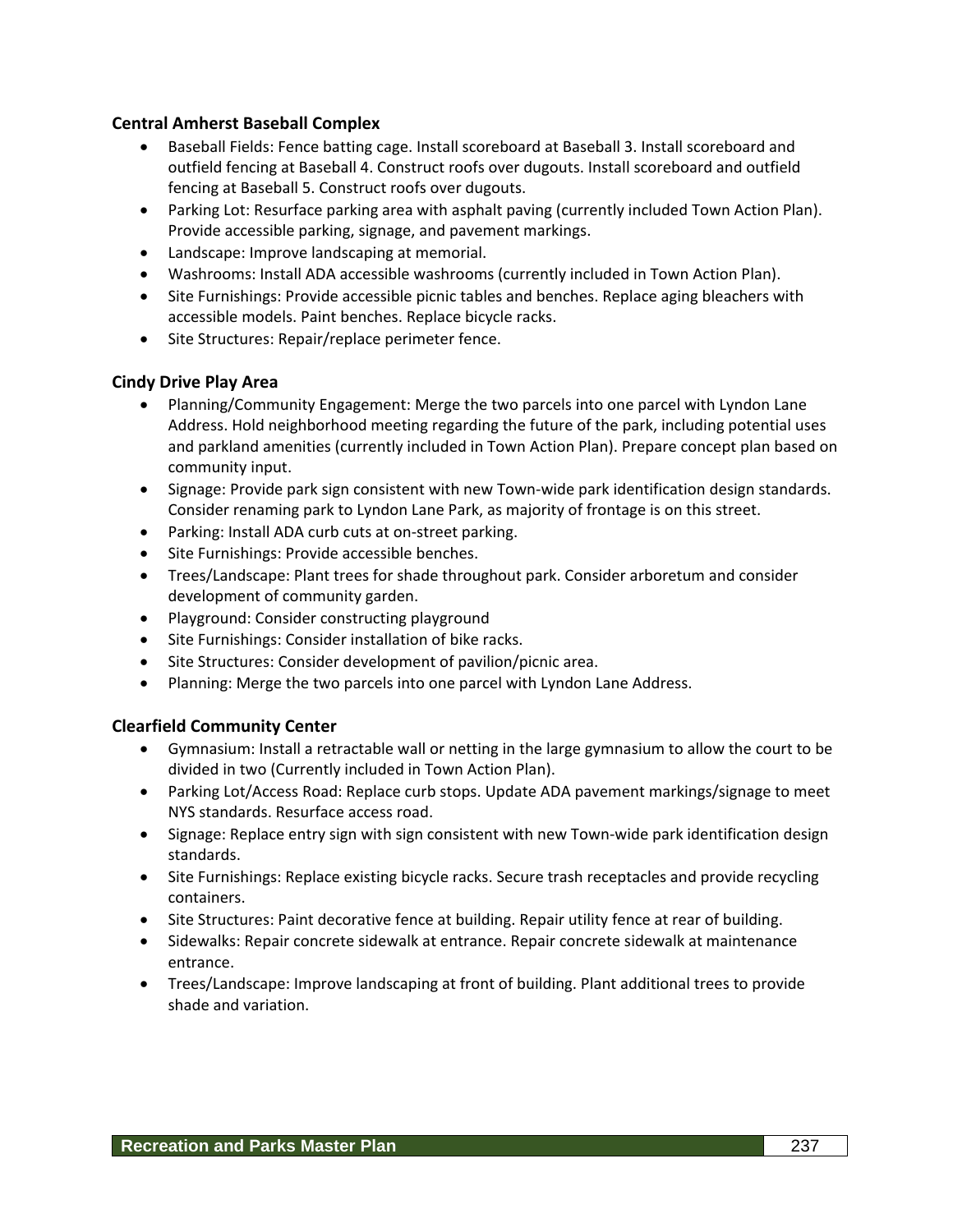## **Clearfield Community Center Park**

- Drainage: Correct drainage problems on mini soccer fields and at the east end of the park (currently included in Town Action Plan).
- Courts: Install an outdoor sand volleyball court (currently included in Town Action Plan).
- Parking Lot: Update ADA pavement markings/signage to meet NYS standards.
- Baseball fields: Provide ADA access at baseball field. Install field lighting. Install warning track.
- Site Structures: Repair existing fence. Paint rusted areas of fence.
- Playground: Provide ADA access at playground, provide ADA surfacing at playground.
- Basketball Court: Reset posts and paint backstops at basketball court. Provide ADA access to courts.
- Site furnishings: Repair existing bleachers and paint; provide accessible bleachers. Secure trash receptacles. Provide accessible benches.

## **College Park**

- Planning: Develop park for passive recreation (currently included in Town Action Plan).
- Parking: Provide parking/ADA access at end of Richfield Road.
- Trails: Develop path system around perimeter of park. Connect paths to office buildings and abutting streets/roads.
- Signage: Install interpretive signage to educate visitors about wetland/wildlife.
- Trees/Landscape: Enhance wetland with diverse plantings. Enhance existing border of shade trees to screen from nearby office and residential development.
- Community Engagement: Consider partnering with nearby business to promote stewardship of park.
- Site Furnishings: Provide accessible benches and picnic tables. Provide secured trash and recycling receptacles. Install DogiPot.
- Site Structures: Install picnic pavilion and ADA seating.
- Restrooms: Provide ADA portable toilet.

## **Creek Woods Park**

- Courts: Repair vandalized nets at tennis court (currently in Town Action Plan).
- Trails: Connect park trail to proposed NW connector road bike trail (currently in Town Action Plan). Extend accessible path around perimeter of park.
- Parking Lot: Restripe parking lot. Update ADA pavement markings/signage to meet NYS standards. Replace curb stops.
- Signage: Provide new park sign consistent with new Town-wide park identification design standards.
- Playground: Replace playground and swings with inclusive, ADA accessible structures.
- Site Furnishings: Replace aging benches and picnic tables with matching, accessible models. Secure trash receptacles and provide recycling containers. Replace picnic grills.
- Site Structures: Construct picnic pavilion/shade structure.
- Trees/Landscape: Consider bioswales to manage stormwater. Replace dead trees. Plant additional trees for shade and biodiversity. Develop no-mow zones and wildflower meadows. Consider developing arboretum.
- Lighting: Expand site lighting.
- Sport Fields: Consider development of soccer/lacrosse field if demand is present.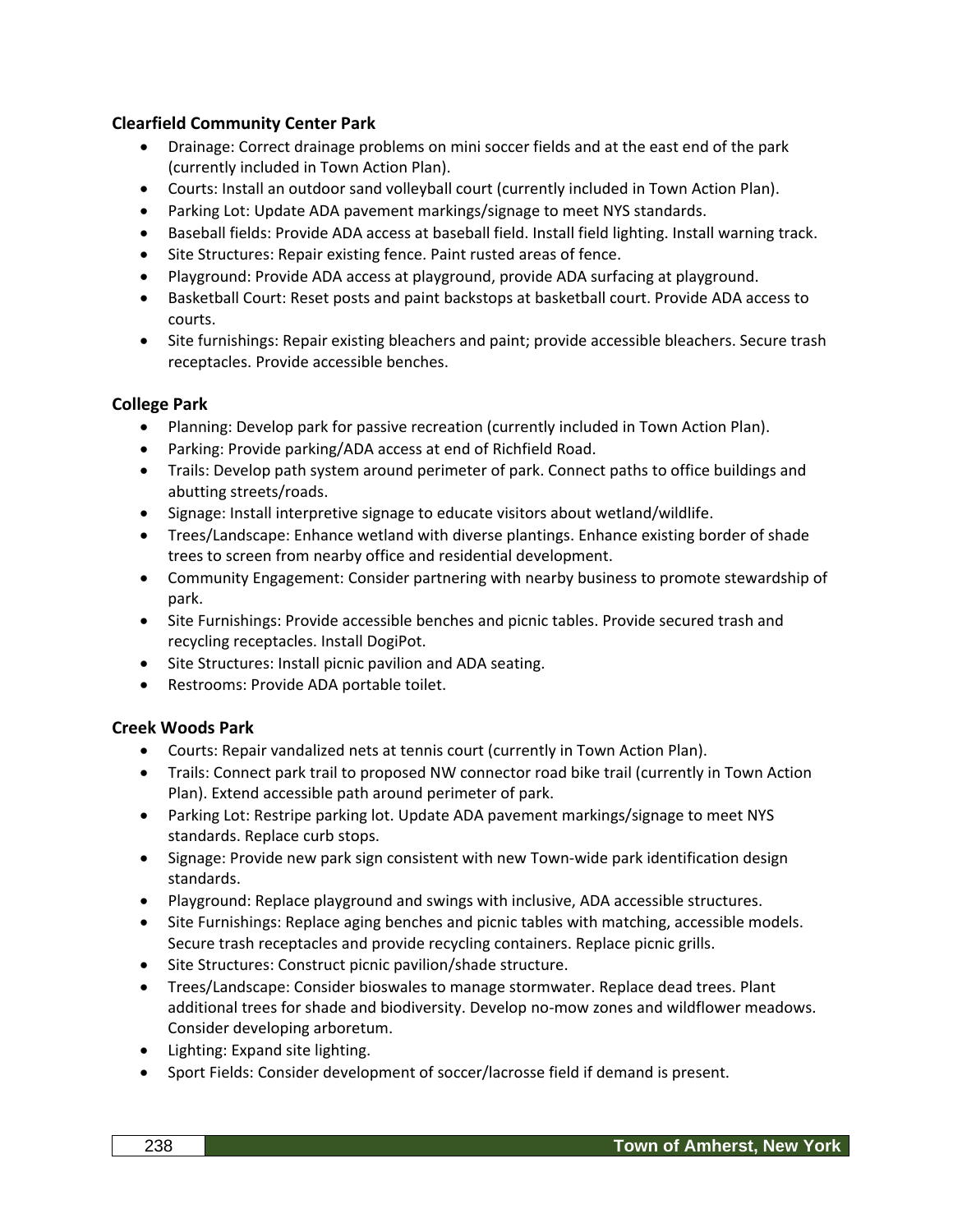## **Dana Heights Recreation Area**

- Playground: Install accessible swing set (currently in Town Action Plan). Provide ADA access to playground. Repair existing structure.
- Parking Lot: Provide curb ramps from street to park. Delineate ADA parking at site along street.
- Sidewalks: Repair/replace sidewalk to improve accessibility. Provide accessible route from apartments to playground.
- Trees/Landscape: Improve aesthetics of site with gardens/wildflower areas and additional tree planting.
- Site Furnishings: Provide accessible benches and picnic tables. Provide bicycle rack. Provide secured trash cans and recycling receptacles.
- Site Structures: Construct picnic pavilion. Install water fountain.
- Restrooms: Provide ADA compliant portable toilet.

## **Dann Lake Park**

- Parking Lot: Improve parking. Provide ADA parking per existing park master plan and Town approved site plan.
- Site Structures: Install accessible fishing platform, canoe/kayak launch per existing park master plan and Town approved site plan.
- Trails: Construct accessible boardwalk & stone dust trails per existing park master plan and approved site plan (\$255,000 in funding available for 2018, CIP proposes additional \$625,000 for 2020).
- Landscape: Restore lake front with native reeds, grasses, and aquatic plants.
- Signage: Install entrance sign consistent with new Town-wide park identification design standards. Develop and install environmental interpretive signage.
- Community Engagement: Consider partnering with nearby residential developments for stewardship possibilities.

#### **Dellwood Park**

- Parking lot: Provide ADA parking spaces along street at existing curb ramps.
- Sidewalks: Repair heaving/cracking sections in concrete sidewalk.
- Site Structures: Repair entrance sign posts. Repair roofs at pavilions, repair fence posts where needed.
- Playground: Provide accessible route to playground. Replace swing set with accessible model. Provide ADA compliant surfacing.
- Site Furnishings. Replace aging benches with matching, accessible models. Provide accessible picnic tables. Secure trash receptacles. Provide recycling containers.
- Restrooms: Provide ADA portable toilet.
- Courts: Repave basketball court. Install nets, posts, backboards etc. Provide ADA access to court.
- Softball Fields: Restore infield and level grade at outfield. Provide benches.
- Trees: Plant additional trees for shade.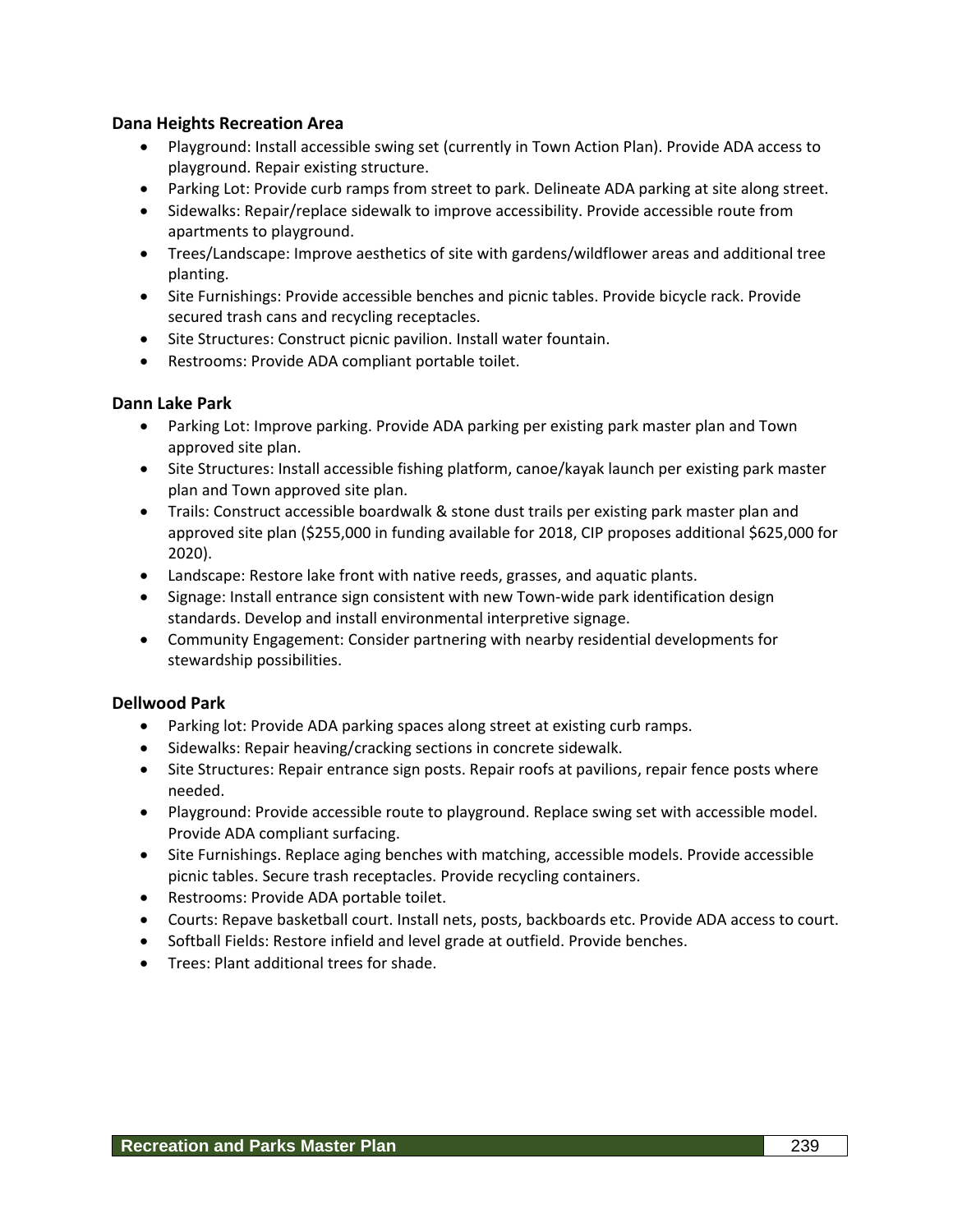## **Eggertsville Community Park**

- Parking Lot: Update ADA pavement markings/signage to meet NYS standards.
- Site Furnishings: Provide accessible benches. Provide accessible picnic tables. Secure trash receptacles. Provide recycling containers. Provide bicycle rack.
- Trails: Repair existing asphalt trails and resurface existing trails with asphalt.
- Playground: Restore rubber mulch at playground.
- Landscape/Trees: Replace dead trees, expand tree plantings for shade. Plant wildflower meadow at edge of woodland overlooking park.
- Softball Fields: Repair backstop.
- Signage: Repaint entry sign.
- Site Structures: Repair fence where damaged. Install water fountain.
- Drainage: Repair existing storm drains & culverts.
- Restrooms: Provide ADA portable toilet.

## **ECO Park Playground**

- Planning: Implement Approved Site Plan.
- Parking: Delineate ADA parking spaces along road.
- Sidewalks: Extend concrete sidewalks to provide accessible route to site. Provide connection to proposed concrete walkway at bottom of stairs to link to Crosby Blvd. to the east and west.
- Site Furnishings: Provide accessible, matching benches. Secure trash receptacles and provide recycling containers. Install water fountain.
- Lighting: Consider expanding lighting.
- Signage: Install entrance sign consistent with new Town-wide park identification design standards.
- Playground: New playground equipment has been designed and purchased. Installation of equipment and surfacing are anticipated to bid/proceed in early 2018 for 2018 construction.
- Trees: Plant trees at parking lot at edge of park (mixed-use building side) to screen view of lot.

## **Fetto Park**

- Planning: Implement elements of a park-specific master plan (currently included in Town Action Plan).
- Parking Lot: Improve striping at small parking lot. Provide ADA parking/signage.
- Concrete: Consider replacing stamped concrete with new concrete/other surfacing.
- Trees/Landscape: Plant additional trees and shrubs. Screen hot box with landscape plantings. Improve meadow area with no-mow/wildflower areas; consider developing a plan to manage or eradicate common buckthorn in wooded areas.
- Site Furnishings: Provide accessible benches and picnic tables. Provide recycling containers. Provide bike racks
- Site Structures: Repair fountain (remove gravel from outflow pipe near top of pipe consider removing gravel from area around boulder fountain and replace with river stone to prevent gravel from clogging fountain).
- Drainage: Maintain storm drains.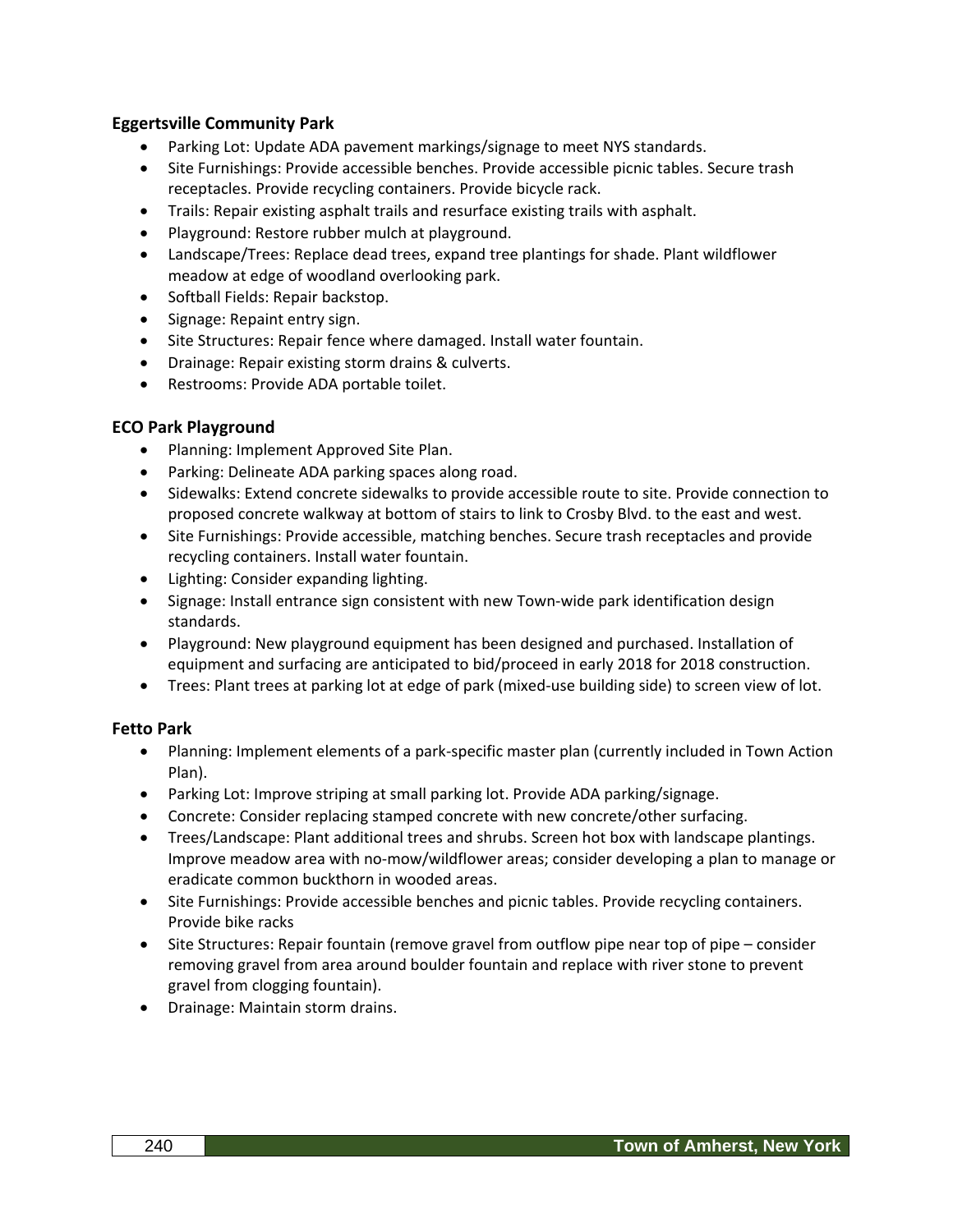## **Fisherman's Wharf**

- Parking: Develop a parking area on the south side of Tonawanda Creek Road (currently included in Town Action Plan). Install ADA accessible parking stalls.
- Trails: Provide accessible route via trail to waterfront.
- Site Furnishings: Provide accessible benches and picnic tables.
- Accessibility: Provide access to grills.
- Trees/Landscaping: Restore shoreline along creek to promote biodiversity and discourage geese. Replace dead trees.
- Drainage: Improve storm water system. Divert culvert away from pathway.
- Site Structures: Install dock for fishing at waterfront.
- Signage: Install interpretive signage along creek.

## **Garnet Park**

- Parking Lot: Stripe the parking lot and replace curb stops. Update ADA pavement markings/signage to meet NYS standards.
- Trails: Restore asphalt along path and correct width variations.
- Site Structures: Replace roof at pavilion. Paint and clean pavilion. Provide accessible benches and picnic tables.
- Site Furnishings: Secure trash receptacles and provide recycling containers. Provide accessible bleachers.
- Trees/Landscaping: Improve landscape at buildings. Plant trees along access road to provide shade and improve aesthetics at park. Develop management plan for wooded areas – remove Common Buckthorn and plant native species of trees and shrubs that are compatible with wet soils.
- Baseball Fields: Install warning track at baseball fields. Improve dugout to provide ADA access. Repair roof to eliminate exposed nails. Repair chain link fence, paint where necessary. Restore or replace scoreboards.
- Concessions: Provide shade structure at concessions building, paint concessions building. Restore asphalt at concessions building. Remove unnecessary asphalt.
- Drainage: Maintain/clean storm drains and associated structures.
- Lighting: Replace site lighting with updated/energy efficient models to improve overall visibility in park.

## **Great Baehre Conservation Area**

- Trails/Boardwalk: Provide additional trails throughout the Conservation Area on both sides of Hopkins Road linking to adjacent residential areas and Youngs Road (currently included in Town Action Plan). Replace deteriorated railings at boardwalk.
- Signage: Install entry sign at trailhead consistent with new Town-wide Park identification design standards. Develop permanent interpretive signage at viewing areas.
- Site Furnishings: Relocate bicycle rack to better accommodate users. Provide accessible benches at viewing areas. Secure trash receptacles and provide recycling containers. Install DogiPot.
- Planning: Develop invasive plant species management plan.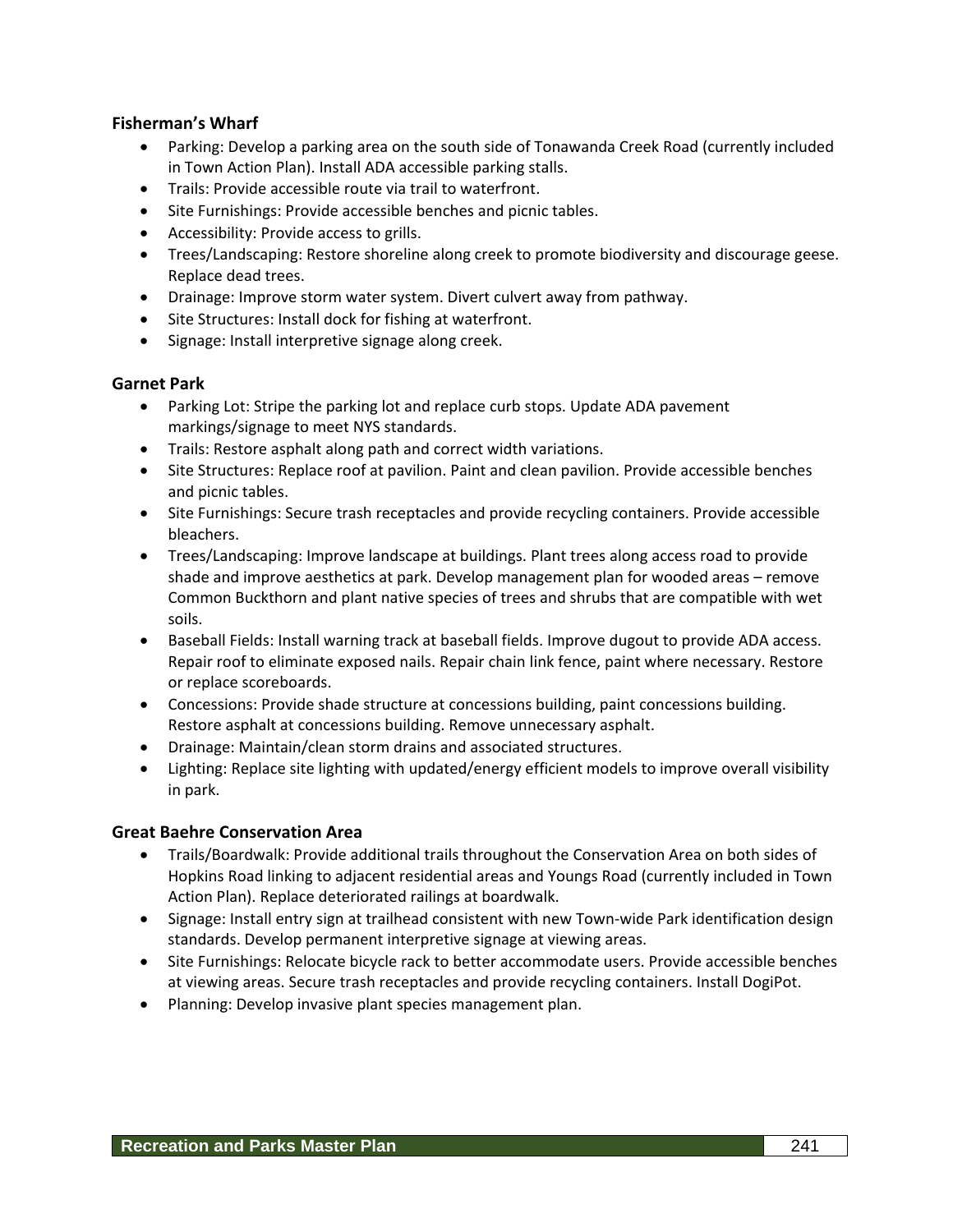Note: Property is jointly owned by the Town of Amherst and the State of New York and is considered Parkland as defined by NYS. Any change of use or sale to private entity would require the property to go through the "Alienation of Parkland" process via the NYS legislature and governor. That is not likely for these parcels. Residential/Commercial Development is currently prohibited through a combination of ownership, zoning, and wetland regulations.

## **Getzville Fire Department Park**

- Trails: Review and analyze site as potential trailhead for the peanut line multi-use trail (currently included in Town Action Plan). Construct stone dust path to provide access to fields.
- Parking Lot: Update ADA pavement markings/signage to meet NYS standards.
- Site Furnishings: Provide accessible bleachers. Secure trash receptacles and provide recycling containers.
- Baseball Fields: Install warning track. Repair fence at practice field.
- Trees/Landscaping: Plant trees on site to provide shade. Consider memorial trees.
- Signage: Provide new sign consistent with new Town-wide park identification design standards.
- Site Structures: Paint areas of rust on fence.
- Drainage: Reset storm drain.

#### **Glen Park**

- Accessibility: Develop comprehensive ADA integration plan for the park.
- Paths: Replace steep path from Main Street with steps (currently included in Town Action Plan). Repave pathways (currently included in Town Action Plan). Pave stone dust trail with asphalt.
- Signage: Install proper signage at park entrances consistent with new Town-wide Park identification design standards (currently included in Town Action Plan). Install interpretive signage at waterfall, creek, and bioretention area. Consider installing species markers at trees.
- Site Furnishings: Repair/replace benches (currently included in Town Action Plan). Secure trash receptacles and provide recycling containers. Replace aging benches with accessible, matching models.
- Site Structures: Replace sections of the fence that do not adhere to park aesthetic.
- Restrooms: Consider developing public washroom facilities (currently included in Town Action Plan).
- Lighting: Install ornamental lighting (currently included in Town Action Plan).
- Parking Lot: Update ADA pavement markings/signage to meet NYS standards.
- Memorial: Replace existing deteriorated memorial plaques.
- Trees/Landscape: Maintain existing landscapes and establish dense plantings to reduce weeds. Restore plantings at bioretention pond with native plants; monitor circulation of water to prevent algae accumulation. Utilize native plants to promote biodiversity and provide habitat for wildlife.
- Watercourse: Reconstruct stream bed to contain flow continuously from upper pond to lower ponds.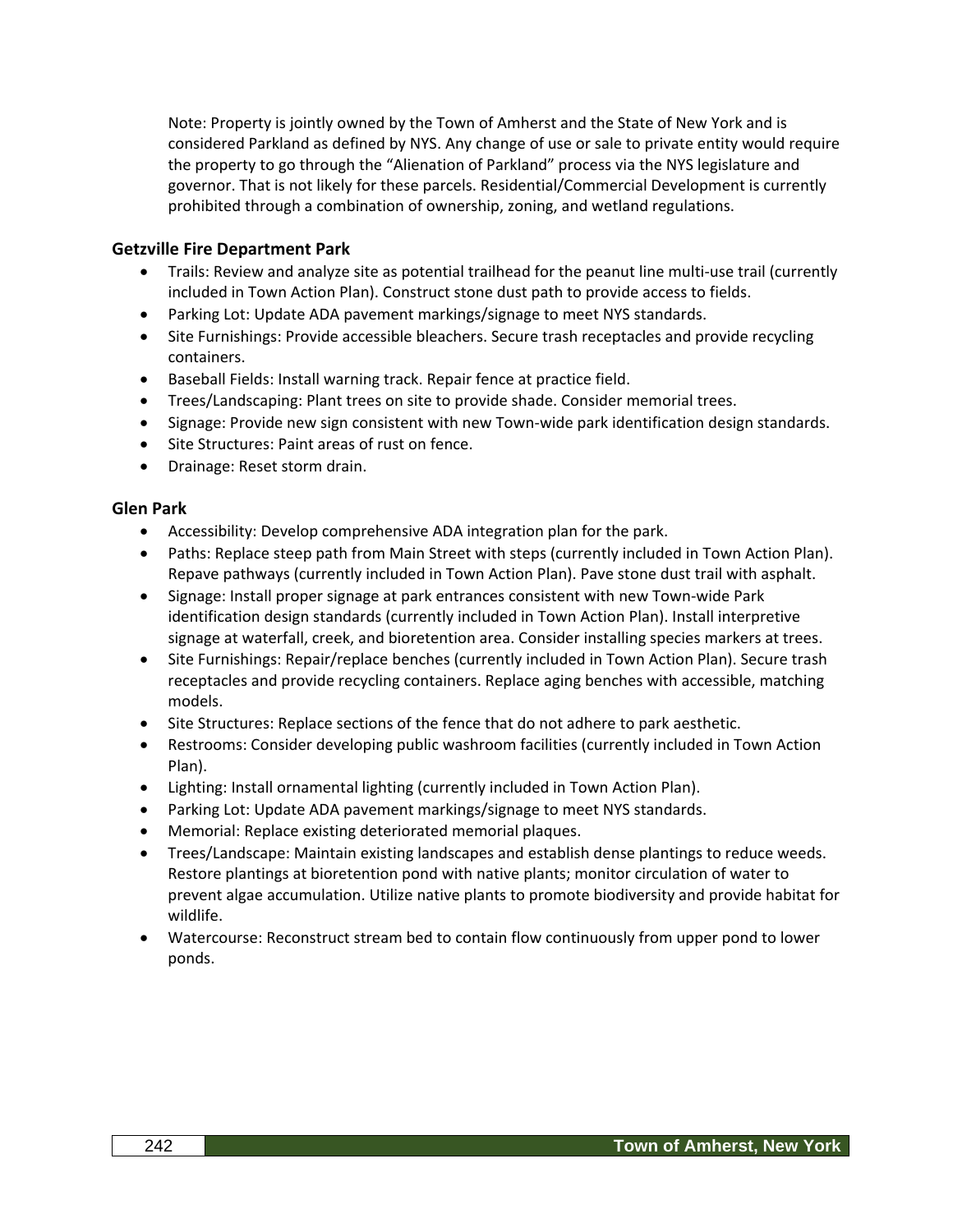## **Harlem Road Community Center**

- Signage: Replace sign with new sign consistent with new Town-wide park sign standard design.
- Parking Lot: Update ADA pavement markings/signage to meet NYS standards. Paint pavilion.
- Site Structures: Replace or remove wooden fence. Repair chain link fence.
- Site Furnishings: Provide accessible picnic tables. Repair roof of main building. Secure trash receptacles. Provide recycling containers. Replace aging benches with accessible, matching models. Install bicycle racks.
- Sidewalks: Provide accessible route to pavilion. Restore concrete sidewalk.
- Playground: Provide accessible route to playground. Update play structures. Restore rubber mulch.
- Accessibility: Provide accessible route to water fountain.

#### **Jurek Post**

- Planning: Explore potential acquisition of Jurek Post for future recreational uses (currently included in Town Action Plan). Consider redevelopment of site for the following potential uses – dog park, soccer/lacrosse practice area, passive recreation area with walking paths, inclusive play area with splash pad.
- Site Furnishings: Provide accessible picnic tables and benches. Secure trash receptacles and provide recycling containers.
- Parking Lot: Consider development of parking lot at more visible location. Provide ADA accessible parking.
- Trees: Plant trees throughout site to provide shade and enhance landscape aesthetic.
- Site Structures: Replace small pavilion with modern, safe structure.
- Playground: Replace swing sets and slide with inclusive, safe structures.
- Softball fields: Restore infield mix. Replace backstops. Replace benches and bleachers. Repair foul-line fencing. Consider alternate use of area if softball is not in demand at this location.
- Planning/Community Engagement: Obtain community input to determine best use of park and determine if purchase of leased parcel is desirable.

#### **Kingsgate Park**

- Parking Lot: Provide ADA parking, associated signage, and pavement markings.
- Playground: Provide accessible route to playground. Restore mulch.
- Site Furnishings: Provide accessible benches. Secure trash receptacles. Provide recycling containers. Provide accessible bleachers. Provide accessible picnic tables. Install bike rack.
- Signage: Reset entrance sign to make level. Replace Ridgewood Drive park sign to be consistent with new Town-wide park identification design standards.
- Baseball Field: Install dugout roofs. Consider constructing pitching and batting cages.
- Trees: Plant trees to buffer adjacent residences.
- Site Structures: Repair fence where needed. Replace water fountain. Provide Dogi fountain.
- Playground: Provide ADA access to swing set. Repair rusted chains.
- Lighting: Consider site lighting to extend play hours.
- Paths: Provide additional accessible pathways throughout the park that connect with Central Amherst Little League and sidewalks on Wehrle Drive, Ridgewood Drive, and Bennington Road.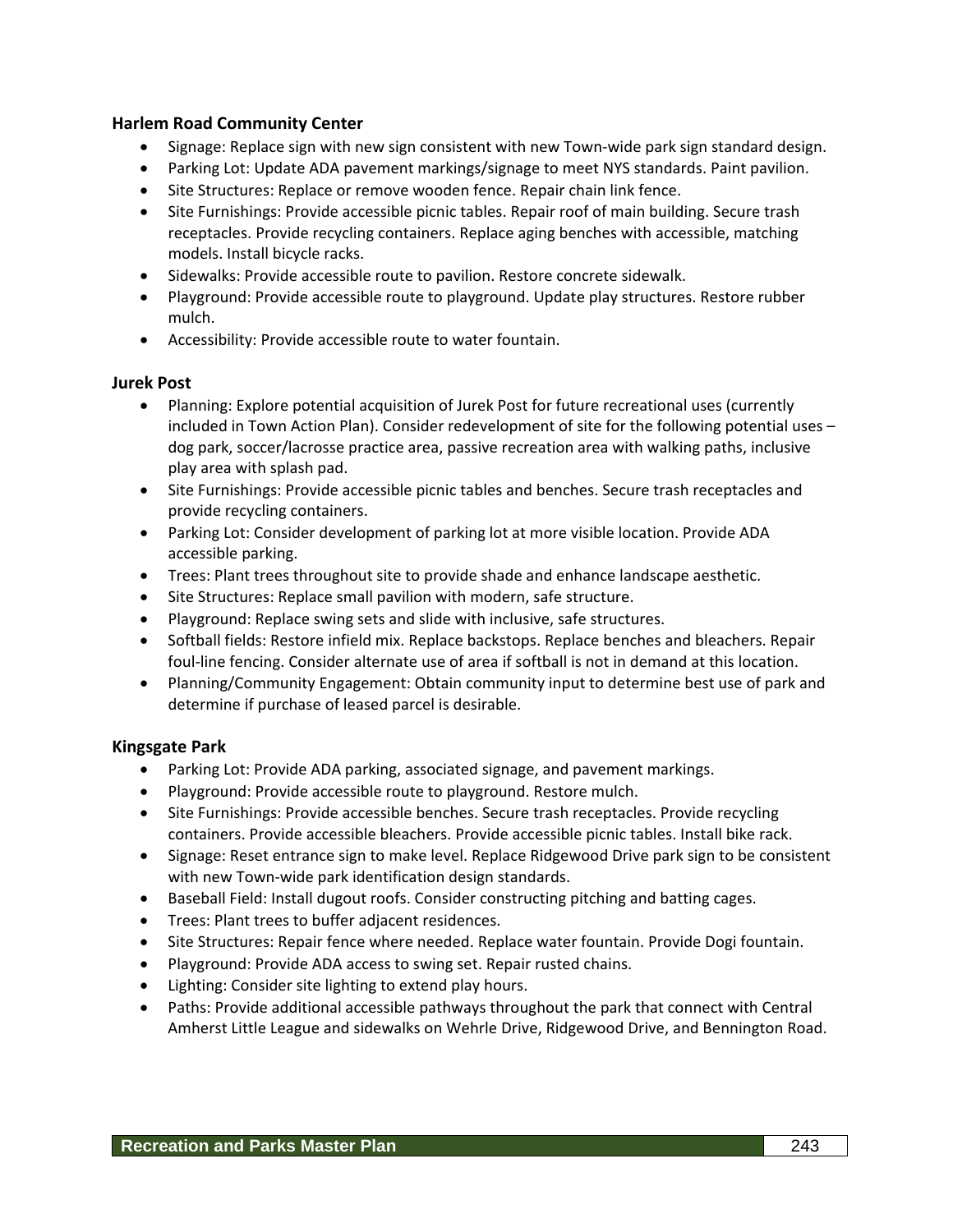## **Lou Gehrig Amherst Park**

- Parking Lot: Provide ADA compliant parking and associated signage and pavement markings at Smith Road parking lot. Update ADA pavement markings/signage to meet NYS standards at Dann Road lot.
- Concessions: Repair paving at concessions building. Restore/replace signage.
- Restrooms: Provide ADA accessible bathroom facilities at existing structure.
- Batting Cage: Improve accessibility at batting cage.
- Site Furnishings: Secure trash receptacles. Expand recycling container locations. Provide accessible bleachers. Replace aging benches and picnic tables with accessible, matching models.
- Accessibility: Provide accessible route to bleachers. Provide ADA access route to picnic areas and benches.
- Trees: Replace dead trees.
- Drainage: Repair catch basins and reset to ensure drainage across site.
- Baseball & Softball Fields: Repair/paint fence where necessary. Consider additional site lighting to extend playing hours. Restore outfields & infields where necessary. Replace scoreboards where existing models are in disrepair. Construct roofs over dugouts as funding is available.

#### **North Amherst Fire Company Recommendations**

- Planning: Transfer the ownership of 7 + acres to the North Amherst Fire District (currently included in Town Action Plan).
- Site Furnishings: Install picnic tables (currently included in Town Action Plan). Provide accessible benches and picnic tables. Replace bleachers with accessible, matching models.
- Courts: Resurface the basketball court (currently included in Town Action Plan). Replace posts and nets. Provide accessible route. Remove court if underutilized.
- Signage: Install entrance sign consistent with new Town-wide park identification design standards.
- Baseball Fields: Replace dugout benches and install dugout fencing.
- Site Structures: Replace pavilion. Provide accessible route to pavilion.
- Playground: Remove slide and swing. Replace with safe, modern structures or build inclusive play area.

#### **North Amherst Recreation Center Recommendations**

- Garages: Develop a maintenance garage to serve Northeast Amherst if the facilities are expanded (currently included in Town Action Plan). Repaint maintenance garages.
- Lighting: Consider replacement of outdated light posts with energy efficient, matching models.
- Parking Lot: Repair/replace damaged curbs. Update ADA pavement markings/signage to meet NYS standards. Repair concrete curb where necessary.
- Trees/Landscape: Plant trees within parking area islands and around perimeter. Restore landscape; remove invasive/overgrown shrubs.
- Building: Clean recreation department building and repaint. Enhance building entrance to improve aesthetics and promote membership.
- Signage: Repaint entrance sign.
- Accessibility: Improve accessible route to Recreation Center.
- Site Structures: Maintain fence around utilities and paint where rusted.
- Site Furnishings: Replace benches with matching, accessible models.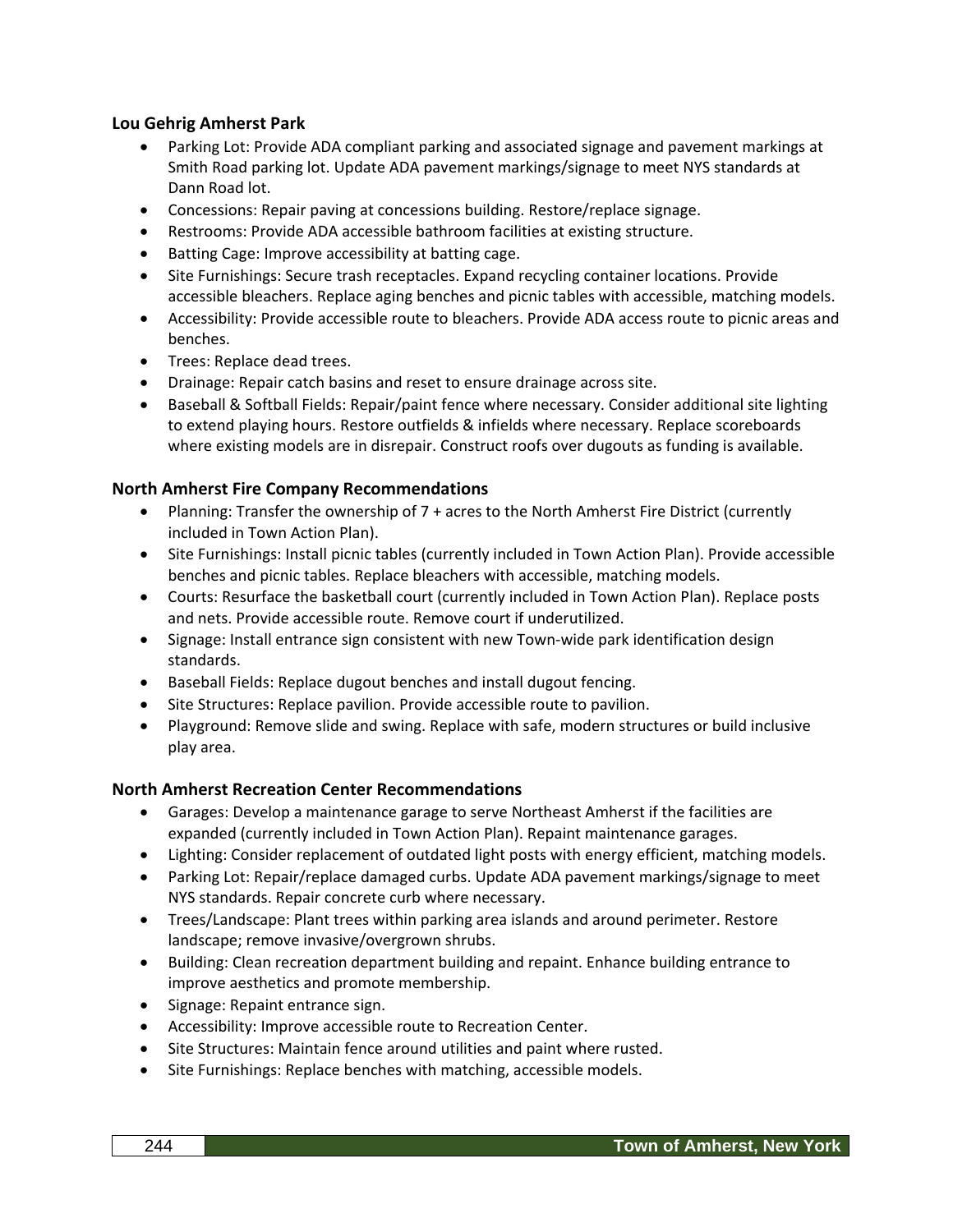## **North Forest Park**

- Parking Lot: Repair/replace curb stops. Update ADA pavement markings/signage to meet NYS standards. Restore asphalt at later stage.
- Walls: Repair retaining wall. Replace capstones. Repoint concrete masonry. Repair retaining wall at pool.
- Horseshoes: Replace wood backstops at horseshoe pits.
- Site Furnishings: Replace aging picnic tables and benches with accessible, matching models. Secure trash receptacles and provide recycling containers. Replace bicycle rack with modern design.
- Trees/Landscape: Restore landscape in front of pool house. Install dense plantings to reduce weed proliferation. Consider stewardship opportunities for gardens in front of building. Prune existing trees to facilitate growth and remove deadwood. Plant trees at locations where shade is needed. Consider no-mow/wildflower areas in steep sections. Consider construction of bioretention areas to accommodate stormwater and promote biodiversity through native plantings.
- Maintenance: Maintain/weed plants at fence.
- Courts: Provide accessible route to tennis courts. Stripe Pickleball courts.
- Playground: Replace play structures with ADA compliant, inclusive playground. Repair swing sets, paint to reduce rust, and replace unsafe components.
- Lighting: Evaluate existing site lighting to determine where more appropriate lighting may be installed. Replace aging fixtures with energy efficient models.
- Walkways: Restore/repair concrete walks.
- Paths: Relocate sections asphalt path system to improve ADA accessibility. Restore asphalt where needed.

#### **North French Recreation Area Recommendations**

- Buildings: Facilitate development of a central building with a shelter, permanent washrooms, and concession stand (currently included in Town Action Plan).
- Sport Fields: Install lighting on two soccer fields; develop two mini fields and one additional fullsize field (currently included in Town Action Plan).
- Trees/Landscape: Plant shade trees annually (currently included in Town Action Plan).
- Parking Lot/Access Road: Update ADA signage and pavement markings to meet current standards. Maintain access road.
- Signage: Repaint entrance sign.
- Site Furnishings: Provide accessible benches. Provide accessible route to benches. Secure trash receptacles and provide recycling containers. Replace rusted bleachers with accessible models. Replace practice kicking board.
- Trails: Extend accessible path to provide access to individual fields. Develop accessible stone dust path around perimeter of recreation area.
- Site Structures: Provide access to water fountain, repair to make functional or replace. Develop interpretive overlook at pond on south side of recreation area.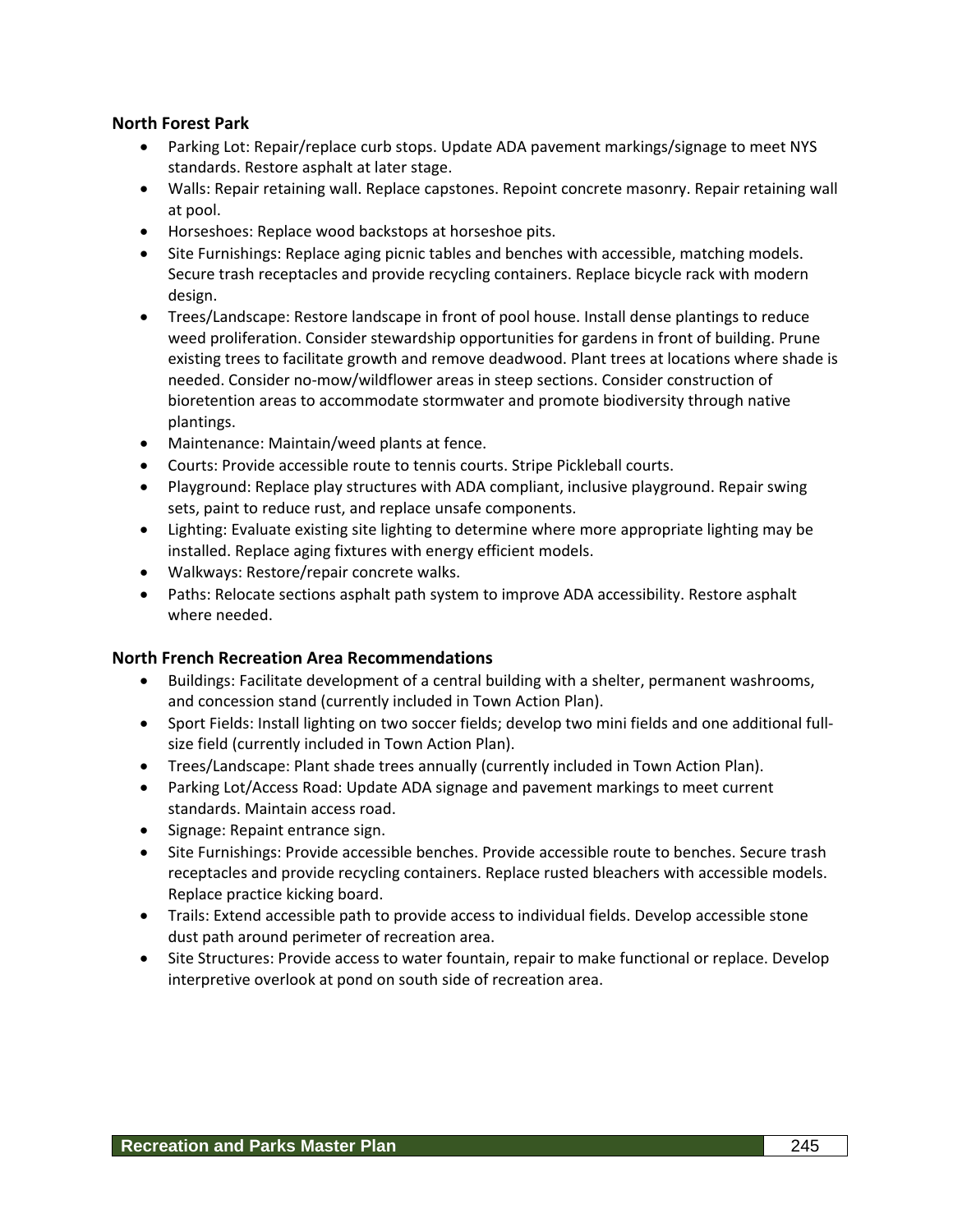## **Northtown Center at Amherst**

- Baseball Field (existing lighting): Replace existing turf with synthetic turf.
- Trees/Landscape: Replace dead trees, monitor care and health of existing trees. Improve landscaping overall. Improve landscape at rear of building.
- Playground: Provide ADA compliant surfacing at playground. Repair existing play structure or replace with inclusive playground.

## **Nature View Park**

- A parking area is located on Tonawanda Creek Road at Brenon Road, and a new lot is under construction on Sweet Home Road at Glenhaven Dr. In the near-term, provide improved natural or stone dust trails/boardwalk trail to link these two parking areas.
- Planning: Develop master plan for this significant natural area (currently included in Town Action Plan).

## **Oakwood Conservation Area/Oakwood Golf Course**

• Planning: Expand Oakwood Golf course into the Conservation area to develop an 18-hole course (currently included in Town Action Plan).

#### **Park Forest Park**

• Planning: Consideration should be given to either redevelopment of this property as a neighborhood park with a playground and security cameras. Alternately, abandonment of this parcel as a park could be considered due to its poor location and visibility. Potential exists for adoption by future office development adjacent to the west or sale to the adjacent car dealership or residences via the Alienation of Parkland process thru the State.

#### **Paradise Park**

- Courts: Develop two tennis courts; include Pickleball striping (currently included in Town Action Plan).
- Trails: Develop an internal trail system and evaluate potential linkages to future on and off-road bikeways (currently included in Town Action Plan).
- Signage: Replace entrance sign with new sign consistent with new Town-wide park identification sign design standards (currently included in Town Action Plan).
- Sport Fields: Regrade the existing kickball diamond (currently included in Town Action Plan).
- Buildings: Facilitate development of a central building with a shelter, permanent washrooms, and a concession stand (currently included in Town Action Plan).
- Parking Lot: Install curbs to keep drivers off lawns.
- Trees/Landscape: Replace dead trees; plant additional trees to provide shade.
- Site Structures: Repaint pavilion.
- Site Furnishings: Provide accessible benches. Provide accessible picnic tables. Secure trash receptacles. Provide recycling containers. Provide accessible benches at individual fields.
- Courts: Stripe basketball court.
- Playgrounds: Replace playground with inclusive structure. Provide accessible route and surface.
- Planning: Consider allowing the installation of commercial Cell Tower Facility to fund future park development.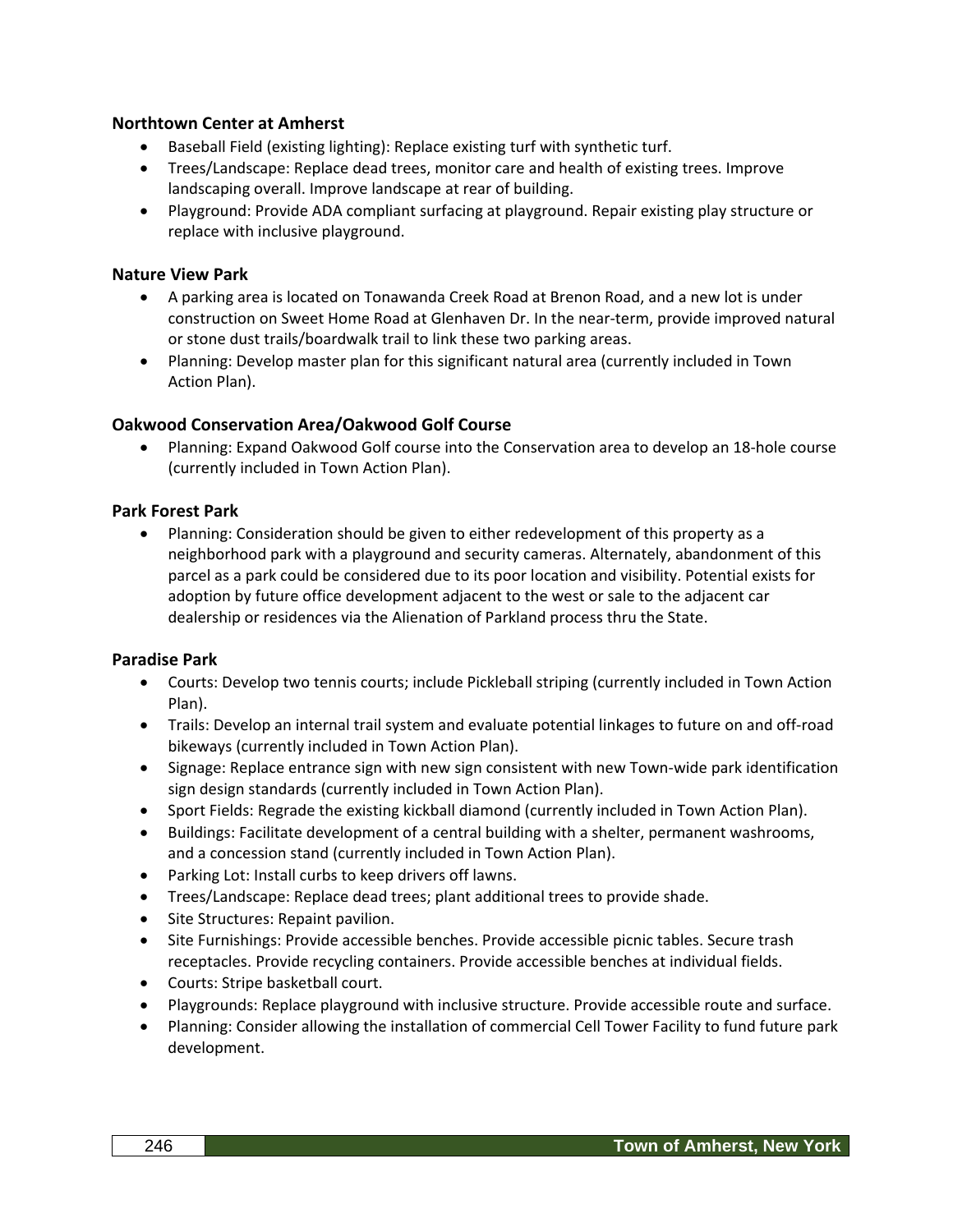- Trails: Develop accessible path system around park and field for walking/running. Link to Casey Road to north and to proposed trail on adjacent former railroad right-of-way. Consider developing a Fit Trail.
- Trees/Landscape: Plant trees along road to screen site. Plant varied shade trees throughout site. Consider no-mow/wildflower areas. Consider bioretention/wetland plant establishment in lowlying areas.

## **Sattler Field**

- Baseball/Softball Fields: Repair and paint fence at softball field. Install bases. Restore infield at baseball field. Install warning track, bases, etc. if demand is present.
- Site Furnishings: Provide accessible bleachers and accessible route to bleachers.
- Trees/Landscape: Plant shade trees and trees to screen road.

## **Saratoga Park**

- Parking: Designate accessible parking spaces at Saratoga Road.
- Signage: Install entrance sign consistent with new Town-wide park identification standards. Create trail marker system and develop interpretive signage at improved meadow and woodland.
- Trails: Restore stone dust trail. Ensure trail is level to promote accessibility. Consider paving all paths with asphalt to facilitate accessibility. Consider development of fit trail.
- Trees/Landscape: Consider establishment of native pollinator species in existing meadows. Consider limited mow area to create wet meadow in low area of park. Consider restoration of forest to remove invasives and establish native species to promote biodiversity. Consider development of arboretum along walking trails with memorial plaques.
- Site Furnishings: Install recycling receptacles. Install accessible benches at existing concrete pads.
- Site Structures: Install DogiPot and Dogi fountain. Install water fountain. Install pavilion.
- Planning: Consider development of dog park.
- Playgrounds: Construct inclusive playground/nature playground.
- Community Engagement: Explore stewardship opportunities in surrounding residential areas and adjacent Amherst Middle School.
- Winter: Re-establish ice-skating pond in low area near Saratoga Road. Preserve sledding opportunities on hill south of Yorktown Road.
- Planning/Community Engagement: Obtain community input to determine best use of park and determine if purchase of leased parcel is desirable.

## **Walton Woods Park**

- Signage: Install proper signage at park entrances as mandated by NYS grant requirements (currently included in Town Action Plan). Install directional signage and formalize trail entrance at Adult Day Center. Investigate where trail markers/directional signage is lacking and make improvements. Develop interpretive signage.
- Site Development: Extend the park entrance closer to the Amherst Center for Senior Services (currently included in Town Action Plan). Enhance entrance area (signage, landscape, information, etc.).
- Site Furnishings: Provide accessible benches. Secure trash cans and provide recycling containers at key locations near trailheads.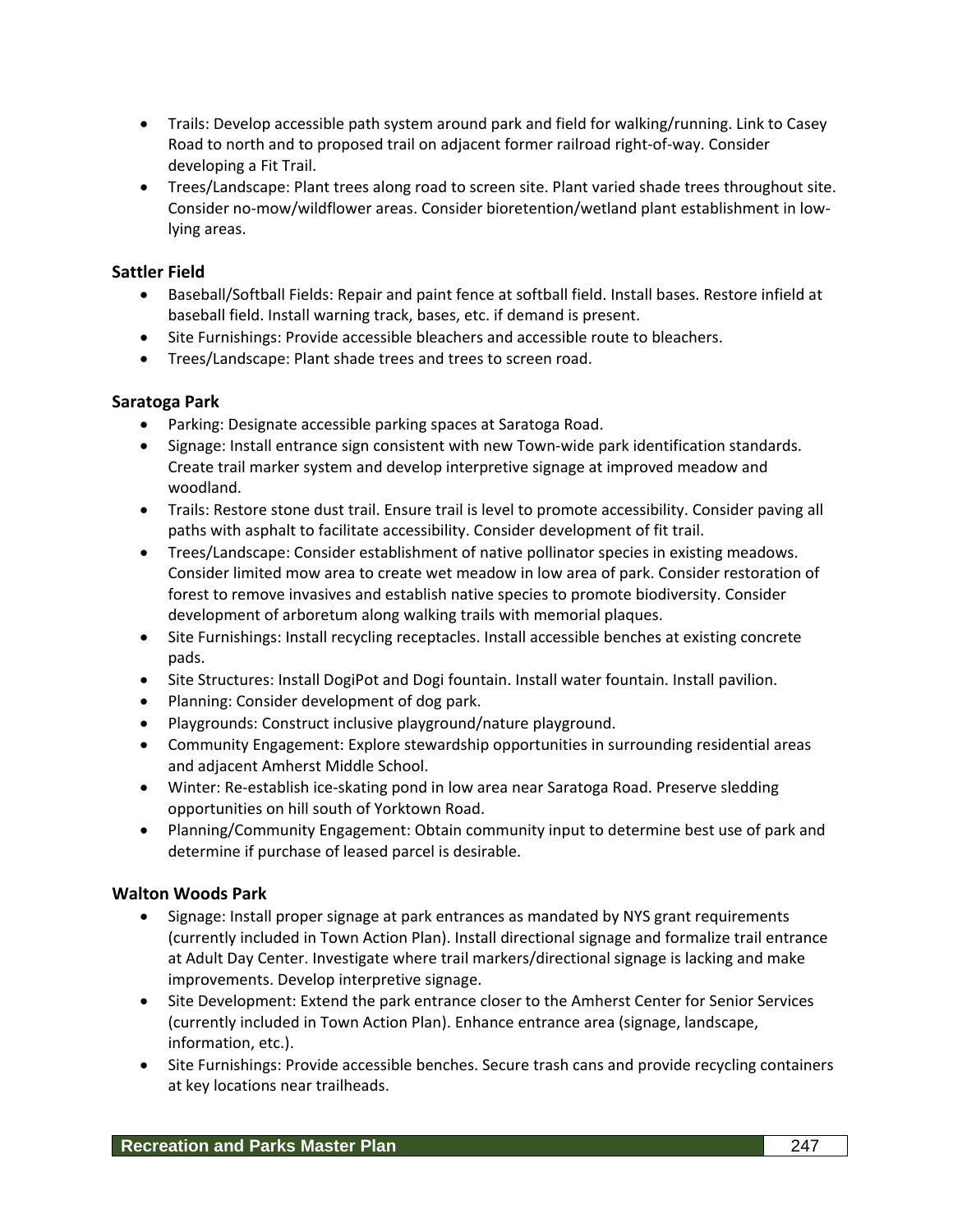- Site Structures: Consider construction of fishing pier at pond near day center.
- Trees/Landscape: Explore restoration opportunities to improve water quality at pond. Develop an invasive species management plan for the park. Plant native species of trees and understory shrubs/plants. Improve existing landscaping/gardens. Consider pollinator gardens.
- Parking Lot: Provide ADA parking spaces and associated signage and pavement markings.
- Restrooms: Provide ADA portable toilets or coordinate with local businesses for access to bathrooms.
- Community Engagement: Foster stewardship with surrounding residential neighborhood & businesses.

#### **Wehrle FAA Recreation Area**

- Irrigation: Install an irrigation system (currently included Town Action Plan).
- Parking Lot: Update ADA signage and pavement markings to comply with NYS standards.
- Accessibility: Provide accessible routes to bleachers.
- Site Furnishings: Provide accessible bleachers and picnic tables. Secure trash receptacles and provide recycling receptacles.
- Trees/Landscape: Prune existing trees to remove die-off. Replace dead trees. Plant trees to shade parking area.
- Signage: Replace entrance sign. Design to be consistent with new Town-wide park identification design standards.
- Site Structures: Repair water spigot at concessions building. Recalibrate flow rate of water fountain. Replace siding at pavilion. Repaint interior of pavilion. Repair fencing where damaged. Paint rusted fencing.
- Maintenance: Remove scattered gravel in lawn areas. Maintain existing gardens.
- Lighting: Replace site lights with energy efficient, matching models. Ensure adequate lighting throughout park.
- Accessibility: Provide ADA access to pavilions. Provide ADA access at softball field, paint dugouts.
- Baseball Fields: Update scoreboards as necessary.

#### **Willow Ridge Park**

- Parking Lot: Provide ADA parking spaces and associated signage and pavement markings.
- Site Furnishings: Replace aging benches and bleachers with accessible, matching models. Provide accessible picnic tables. Replace bike rack with updated model. Secure trash receptacles and provide recycling containers.
- Playground: Paint playground to inhibit rust; provide accessible route and surfacing.
- Signage: Install entrance sign. Design to be consistent with new Town-wide park identification design standards.
- Site Structures: Repair chain link fence where necessary. Reset posts of chain link fence bordering school. Consider construction of pavilion.
- Trees/Landscape: Consider establishment of low-maintenance wildflower gardens/bioretention areas; regrade trouble spots to alleviate standing water in lawn areas – direct runoff to bioretention areas. Add tree plantings along sidewalks and to screen residential areas.
- Drainage: Reset storm drain and rim. Replace culvert pipe. Replace cleanout at playground.
- Trails: Consider establishment of fit trail. Consider development of stone dust/asphalt trail around perimeter of park with a connection to Hubbardston Place via the access-way.